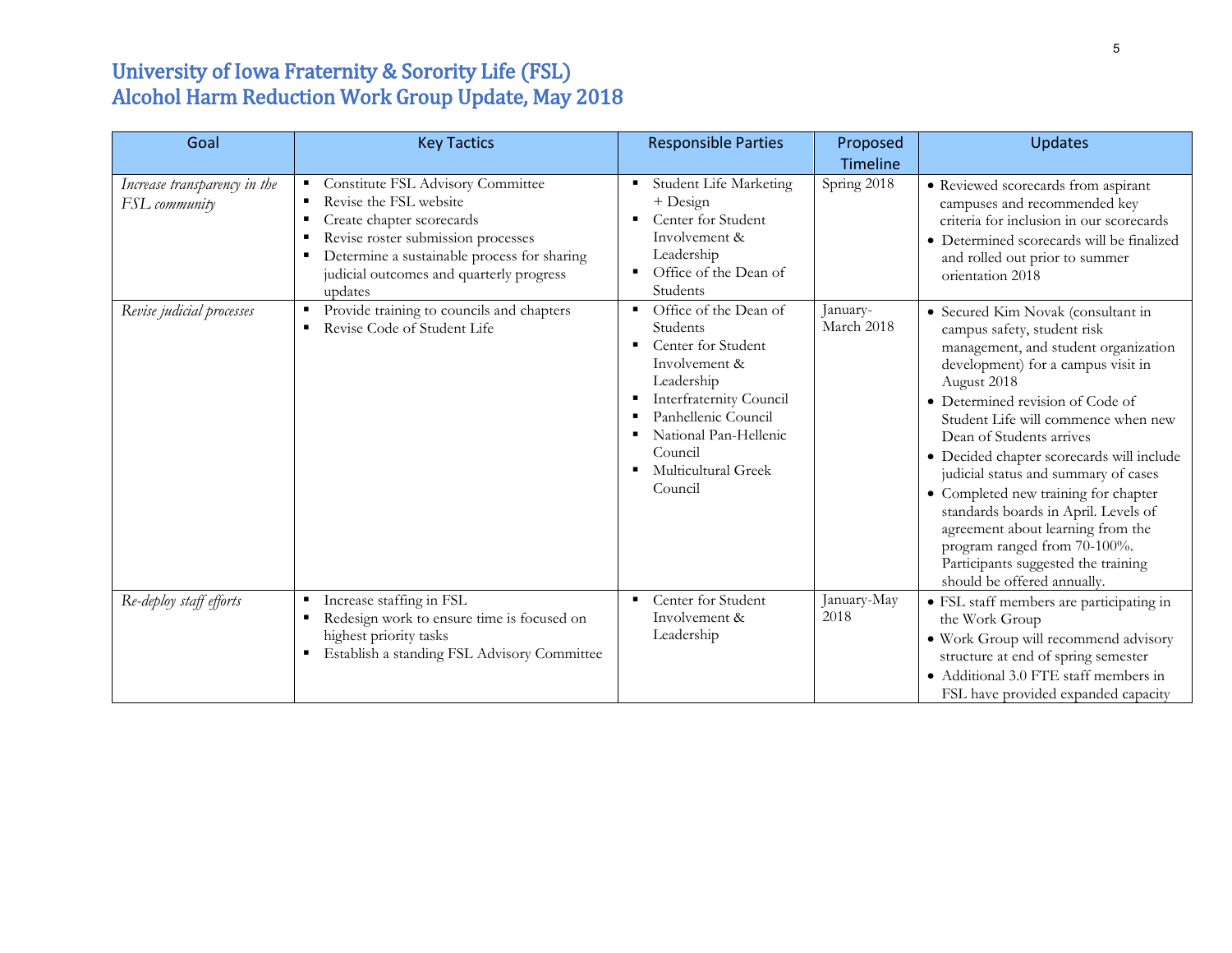| Goal                                                | <b>Key Tactics</b>                                                                                                                                                                         | <b>Responsible Parties</b>                                                               | Proposed            | Updates 6                                                                                                                                                                                                                                                                                                                                                                                                                                                                                                                                                                                                                                                                                                                                                                                                                                                                                                                                                                                                                                                                                                                                                                                                                                                                                                                       |
|-----------------------------------------------------|--------------------------------------------------------------------------------------------------------------------------------------------------------------------------------------------|------------------------------------------------------------------------------------------|---------------------|---------------------------------------------------------------------------------------------------------------------------------------------------------------------------------------------------------------------------------------------------------------------------------------------------------------------------------------------------------------------------------------------------------------------------------------------------------------------------------------------------------------------------------------------------------------------------------------------------------------------------------------------------------------------------------------------------------------------------------------------------------------------------------------------------------------------------------------------------------------------------------------------------------------------------------------------------------------------------------------------------------------------------------------------------------------------------------------------------------------------------------------------------------------------------------------------------------------------------------------------------------------------------------------------------------------------------------|
|                                                     |                                                                                                                                                                                            |                                                                                          | Timeline            |                                                                                                                                                                                                                                                                                                                                                                                                                                                                                                                                                                                                                                                                                                                                                                                                                                                                                                                                                                                                                                                                                                                                                                                                                                                                                                                                 |
| Implement new guidelines for<br>events with alcohol | Host luncheon meetings with area event<br>venues to increase communication and<br>collaboration<br>Link ability to hold events with alcohol to<br>٠<br>chapter completion of key trainings | Center for Student<br>٠<br>Involvement &<br>Leadership<br>FSL Advisory<br>٠<br>Committee | January-May<br>2018 | • Completed two meetings with event<br>venues and downtown establishments,<br>with approximately 50 attendees from<br>area businesses<br>• Received positive feedback from venues<br>about pilot events and venues are<br>checking with FSL staff about event<br>details if there are questions<br>• Reviewed compliance sheets from pilot<br>events and identified additional areas to<br>focus on, including:<br>o Event monitors needing to<br>introduce themselves to venue<br>staff and security officers<br>o Guest list with ages and IDs<br>should be cross-referenced<br>o Identifying the need to request<br>UI Public Safety officers to add<br>more comments and record<br>when they went to each event<br>and how long they were present<br>• Reviewed available data from four pilot<br>events and found legal-aged attendee<br>purchased an average of three drinks<br>per event<br>• Learned the UI was chosen to<br>participate in a new National<br>Interfraternity Council Health & Safety<br>initiative to change the culture within<br>fraternal organizations. Highlights of<br>the pilot program include training on<br>standards & judicial processes;<br>recommitment processes for current<br>members; recruitment & training of<br>chapter advisors; a review of fraternity<br>recruitment processes |